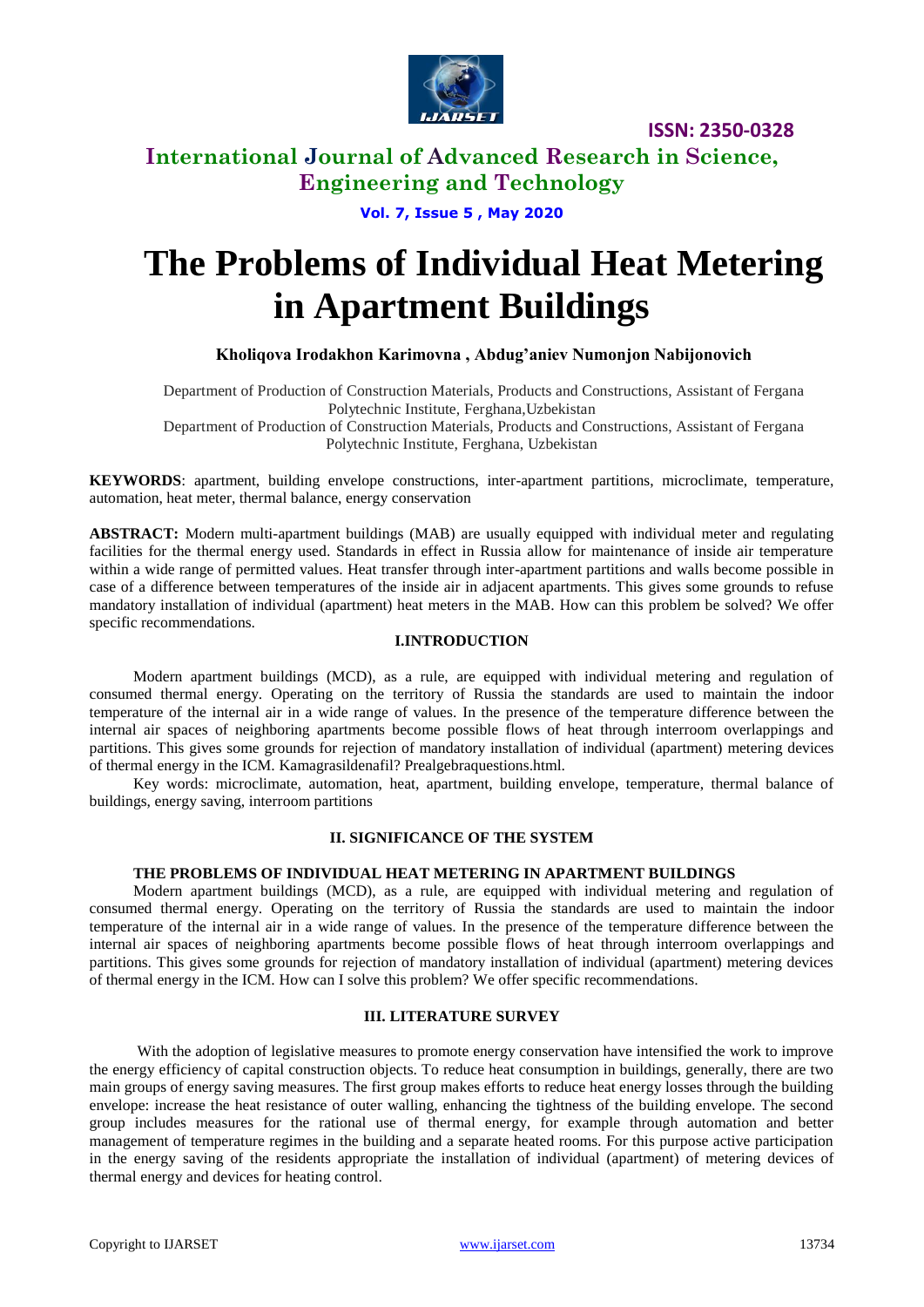

**ISSN: 2350-0328**

# **International Journal of Advanced Research in Science, Engineering and Technology**

## **Vol. 7, Issue 5 , May 2020**

Requirements for equipping the buildings with the metering devices used energy resources in the implementation of payments for energy resources are contained in article 13 of the Federal law № 261-ФЗ1. In accordance with part 7 of this article, buildings, structures, constructions and other objects, in the process of operation which use energy resources, must be equipped with obsidianovye metering devices used energy resources. Apartment house, commissioned from 1 January 2012 after the implementation of construction, reconstruction, should be equipped with optional individual metering devices of thermal energy.

Problems of heat supply schemes with door-to-door bussing

The transition to modern energy saving circuit design with door-to-door installation of metering devices of thermal energy has identified a number of common problems:

• dissatisfaction with some tenants a lower quality of heating in the apartments, which can be a significant decrease in the neighboring apartment or individual rooms the temperature of indoor air (as a rule, this is achieved to reduce payment for heat energy during prolonged absence of tenants in the apartment or in separate rooms);

• poor visualization and insufficient awareness of residents about the possible and available to them energysaving measures, regulatory restrictions, threshold minimum temperature for comfortable sleep and rest in the heated rooms, etc.;

• the desire of some tenants to move to housing the generators, as evidenced by including judicial practice. This contributes to the lack of individual metering devices of thermal energy, or low quality of public services (high cost of thermal energy failure to observe the required parameters of the coolant, a high accident rate, etc.).

On the pages of "AVOK" I discussed [1], in which experts have expressed different opinions concerning the specified problems and the advisability of leaving in force the requirement of the equipment of individual apartment houses (flats) metering devices of thermal energy (further – Problem). As it usually happens in discussion, the experts were divided into those who supported this requirement, and those who insist on the need for its exclusion from the current legislation as a mandatory requirement. The reasoning of supporters and opponents are presented in [2].

Confirmation of the relevance of the Problem

#### **IV. EXPERIMENTAL RESULTS**

Consider a specific example, the urgency of the Problem (see \*)). Suppose that in the newly built and almost fully occupied MCD is flat, which is the minimum allowable for residential areas, the inside air temperature is  $15^{\circ}$ C?In all the neighboring apartments that come in contact with this, supported higher inside air temperature is  $20^{\circ}$ C.

When equipped all the apartments with individual metering devices of thermal energy can take place a situation in which individual tenants during the heating period while maintaining indoor temperatures of indoor air can partially or completely compensate for heat losses at the expense of neighbors in their apartments higher the inside air temperature. Whether the mandatory equipping of individual apartment houses (flats) metering devices of thermal energy?

Initial data for calculation we will take from the example presented in Appendix B recommendations R NP "ABOK" 2.3–20122:

Location – Moscow.

The estimated ambient air temperature -25 °C (according to SP 131.13330.2012)3.

The purpose of the building is residential, single-section, with a warm attic and unheated tehpodpole.

Number of entrances – 1.

Number of floors – 10.

We assume that the apartment in which are supported the minimum allowable values of temperature of internal air, corner, two bedroom and is located on the intermediate, for example, on the seventh floor (hereinafter – apartment X).

The apartment X will take area: the floor  $85 \text{ m}$ , ceiling  $- 85 \text{ m}$ , internal separation walls separating the flat from the adjacent  $X_1$ , – 50,85 m2. A fragment of the plan of the apartment is presented in SP 131.13330.2012 in Fig. B. 1.Heat transfer resistance of external building envelopes:

• external walls - 3.31 m2 •  $\degree$  C / W;

• windows and balcony doors - 0.56 m2 •  $\degree$  C / W;

• blank part of balcony doors - 0.74 m2 • ° C / W.

Heat transfer resistance of internal building envelopes4, separating the premises of apartment X, in which the internal air temperature is maintained at 15  $\degree$  C, from the rooms of neighboring apartments with an internal air temperature of  $20^{\circ}$  C: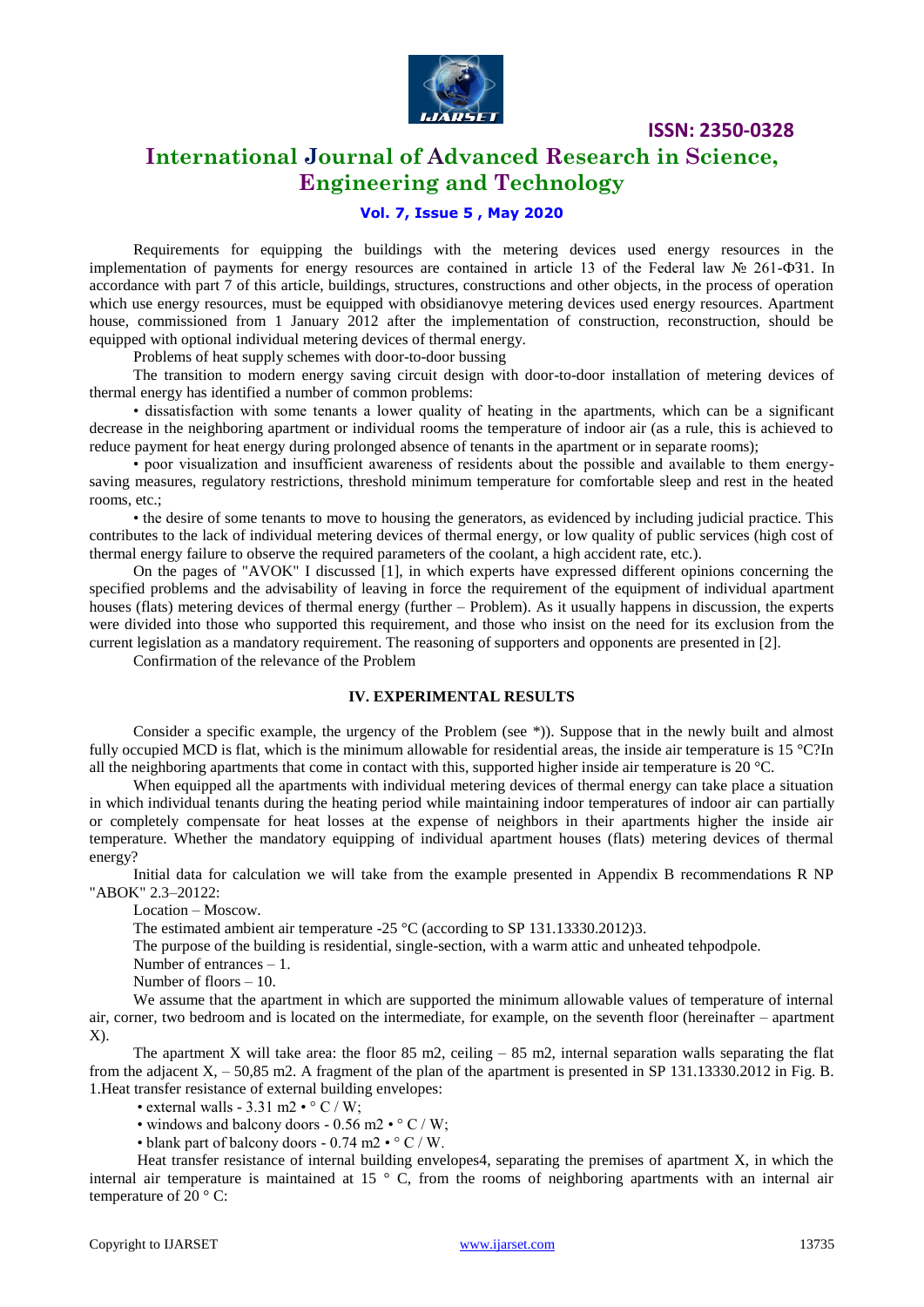

**ISSN: 2350-0328**

# **International Journal of Advanced Research in Science, Engineering and Technology**

## **Vol. 7, Issue 5 , May 2020**

• internal interroom partitions, consisting of reinforced concrete 200 mm thick and two plasterboard sheets (located on different sides of the partition),  $-0.40$  m2  $\cdot$  ° C / W;

• floors (top and bottom), consisting of monolithic reinforced concrete with a thickness of 200 mm, screed and laminate flooring -  $0.37$  m2  $\cdot$   $\circ$  C / W.

For other solutions to this problem, read the next issue of the journal "Energy Saving".

#### **REFERENCES**

1. Design Engineer and Recipient of Pod Editorial Professor Poo enko N.E. pg no: 05-09.

2. Drozdov V.F. Sanitary engineering of buildings M Stroizdat 1997 pg no: 15-20.

3. Theological V.N. etc. Auto and ventilation M Stroizdat 1990 pg no: 13-15.

4. Drozdov V.F. Outlet and ventilation, frequency 1 and frequency 2 pg no: 126-129.

5. G.G. Ignazarov, Regional Aircraft, Heating and Ventilation, M Stroyizdat 1998 pg no: 129-136.

6. Theological V.N. Output and ventilation of frequency 1 and frequency 2 pg no: 98-108

7. V.I. Bogoslovsky and A.N. Scanavi Heating Moscow 1991 pg no: 66-83

8. K.V. Tikhomirov General heating engineering, diesel gas production and ventilation 1991 pg no: 156-178.

9. V.M. Gusev et al. Heating, ventilation, ventilation and air conditioning Leningrad 1991 pg no: 56-98.

- 10. Shekin R.V. and others. Kiev "Budivalnik" 1998 pg no: 33-42.
- 11. I.V. Prozorov G.I. Nikolodze, A.V. Minaeva "Hydraulics, water supply and sewerage" M. "Vkshaya school" 1990 pg no: 52-58.
- 12. V.I. Kalisun, V.S. Kedrov, Yu.M. Laskov, P.V. Safonov "Hydraulics, Water Treatment and Sewerage" M. "Stroyizdat" 1990 pg no: 78-92. 13. V.S. Kedrova, E.N. Levevnova "Plumbing equipment", M. "Stroyizdat" 1999 pg no: 25-26.

14. The methodology of water supply for the course "Waterproofing and wastewater treatment and monitoring", Ferghana 1994 / Abduganiev NK, Khusanov N.Kh. / pg no: 96-101.

15. SNIP 2.04.01 - 85 "Intravenous plumbing and sewing system".

16. SNIP 2.04.02 - 84 "Water supply and water supply".

17. SNIP 2.04.03 - 85 "Sewerage, sewerage and solar services"

18. Engineer for repair and maintenance. Under the red. NOT. Pashenko 1991 pg no: 39-41.

19. Water supply and sewerage. T.T. Tursunov, N.K. Abduganiev. Ferghana 2001 pg no: 168-173.

20. Mamatov Vaxidjon Shuhratovich, "solar power" international journal of advanced research in science, engineering and technologyvolume 6, issue 12, december 2019 pp 12006-1201

21. Sobirova Dilfuza Tillavaldievna, "features of installing the circulation pump" international journal of advanced researchers in scence, engineering and technology volume 6.issue 12, December 2019 issn: 2350-0328

22. Nigmatov Ulugbek Zhurakuzievich leduyushchaya LXIX Mejdunarodnaya nauchno-prakticheskaya konferentsiya Conference «International Scientific Review of the Problems and Prospects of Modern Science and Education» provoditsya 21.05.2020 g. Collection in the USA (Boston. USA). Stati prinimayutsya to 16.05.2020 g. Svobodnoe citirovanie pri ukazanii avtorstva: https://scientific-

conference.com/h/sborniki/tekhnicheskie-nauki/2180-analysis-of-solar-radiation.html

23. Ulugbek KONSTRUKTIVNIX ELEMENTOV po stat Text ANALYSIS nigmatov Jurakuzievich OXLAJDENIYA GIBRIDNIX

SOLNECHNIX nauchnoy spesialnosti KOLLEKTOROV "electrical engineering, technical elektronnaya, informative texnologii"

24. Mamirjon Mirzajonov Alimovich., Baxrom otaqulov Adxamovich "effect of super plasticizer on the strength of the bribe and the contact zone between old and new concrete structure, " International journal of advanced research in science, engineering and technology 2019, 11188-11193 b. 25. Ergashev Maxmudjon Mamadjanov., Yunusov Miraxmad Pulatovich "Technology engine oil for modern drug on the basi of the high sulfur content of the raw material of the new covenant," International journal of advanced research in science, engineering and technology 2019, 12198- 12200 b.

26. Ergashev Maxmudjon Mamadjanov., Alisher Mamajanov Uzakovich., Umurzakov Zuxriddin Axtamovich., Nasirdinov Xasan Shavkatovich " napolnitelya Vliyaniya dobavki ASF I-3 test nor have I svoystva reologicheskie tsementnogo" nauka I obrazovaniya Dostijeniya 2019, 46-53 b. 27. Yusupov Abdulxamov Raxmonberdievich., Rakhmatov Be Otaqulov Baxrom Adxamovich Milladjonova Zulxumor..., Rakhimov Xasanboy Eldor son. "K tel raschyotu neravno nixol termogruntovix neither sdvigayushie nagruzka" 2019, b 18-19.

28. Qo'ziboev Shavkatbek Poet boy. Bekzod Abobakirovich abdukarimov " tstablinihhg recreation facilities on the territory of the basic problem of natural landscapes of Uzbekistan" international journal of advanced research in Science Technology Enginering 2019, 12126-12128 b. 29. Yusufjon isoev Amonovich "Modern wall material" International journal of advanced research in Science Technology Enginering 2019, 11776-

11778 b.

30. Qo'ziboev Shavkatbek Poet boy. Shokirova, prof. djurayev Asilbek.. Qosiov Rustamjonovich Saidjon "s silk materialov v kompleksnoe nedrenie plast tsepiyu povesheniya effektivnostisistem otoplenie" Molodoy uchyoniy mejdunarodniy magazine nauchniy 2019, 105-108 b.

31. Numonjon Nabijonovich Abduganiyev, Nazirjon Nabijonovich Abduganiyev., Mirzaeva Gulchexra " Putin intensivnosti aerotenkov pnevmaticheskoy raboti s aero" Molodoy uchyoniy mejdunarodniy magazine nauchniy 2019

32. Mamirjon Mirzajonov Alimovich., Baxrom Otaqulov Adxamovich. To'laganov Abduqobil Abdunabievich "concrete and concrete structures old and new concrete to increase the integrity of" the problems of architecture and construction 2019

33. Sobirjon Muradullauevich boboev, Preparation Vaxidjon Shuxratovich " aspiratsiya system in cement production the introduction of " the problems of architecture and construction 2019, 132-134 the effects of b.

34. Qo'ziboev Shoirjon a son "s tselyu povisheniya effektivnosti sistem otopleniya silk plast is the year 2019 Komplesnoe vnedrenie materialov 4(313), page 105-107 are.

35.Kuzibaev Shoirjon Shavkat ogli "Basic Problems of Establishing Recreation Facilities on the Territory of Natural Landscapes of Uzbekistan" (2019)

36. Kholiqova Irodakhon Karimovna, Isoyev Yusufjon Amonovich, Matyoqubova Muyassarxon Azizxonovna "Saving Energy and Resources in Agriculture" international journal of advanced research in science, engineering and technology Vol. 7, Issue 1, January 2020 ISSN: 2350-0328 12414-12417